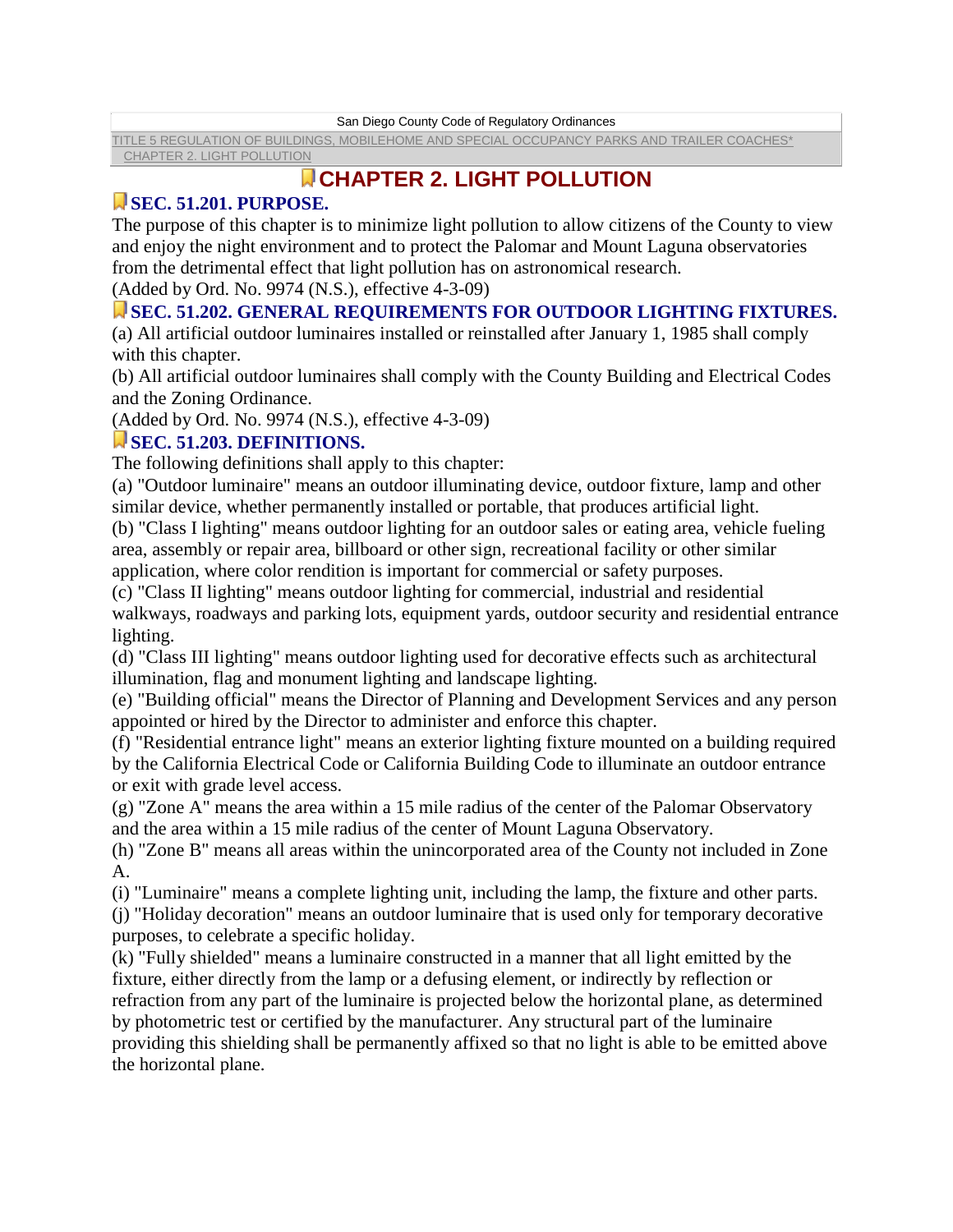(l) "Luminous tube lighting" means gas-filled glass tubing which, when subjected to high voltage, becomes luminescent in a color characteristic of the particular gas used, e.g., neon, argon, etc.

(m) "On premises advertising sign" means a sign located on the premises of a facility that is open to the public, that advertises the name of the facility, the product or service the facility offers, the facility's hours of operation or some other fact related to the facility.

(Added by Ord. No. 9974 (N.S.), effective 4-3-09; amended by Ord. No. 10224 (N.S.), effective 10-25-12)

### **SEC. 51.204. REQUIREMENTS FOR LAMP SOURCE AND SHIELDING.**

The requirements for lamp source and shielding of light emissions for outdoor luminaires shall be as provided in the following table:

#### LAMP TYPE AND SHIELDING REQUIREMENTS PER FIXTURE CLASS I-COLOR RENDITION IMPORTANT

| LAMP TYPE                                                                                                          | ZONE A (15 Mi.)             | ZONE B                      |  |
|--------------------------------------------------------------------------------------------------------------------|-----------------------------|-----------------------------|--|
| Low Pressure Sodium                                                                                                | <b>Fully Shielded</b>       | <b>Fully Shielded</b>       |  |
| Others above 4050 Lumens                                                                                           | Prohibited                  | <b>Fully Shielded</b>       |  |
| Others 4050 Lumens & Below                                                                                         | Fully Shielded <sup>1</sup> | Fully Shielded <sup>1</sup> |  |
| $\alpha$ and it bable in $\alpha$ is $\alpha$ and $\alpha$<br>$C_{\rm E}$ $C_{\rm I}$ in $\rm I\!T\!N$ $C_{\rm I}$ |                             |                             |  |

#### CLASS II-PARKING LOTS, SECURITY, ETC.

| <b>LAMP</b><br><b>TYPE</b>              | ZONE A (15 Mi.)                                                                                                                                                                       | <b>ZONE B</b>                                                                                                                                                      |
|-----------------------------------------|---------------------------------------------------------------------------------------------------------------------------------------------------------------------------------------|--------------------------------------------------------------------------------------------------------------------------------------------------------------------|
| Low<br>Pressure<br>Sodium               | <b>Fully Shielded</b>                                                                                                                                                                 | <b>Fully Shielded</b>                                                                                                                                              |
| Others<br>above 4050<br>Lumens          | Prohibited                                                                                                                                                                            | Prohibited, except fully shielded<br>HPS is allowed for private<br>roadways                                                                                        |
| Others 4050<br>Lumens &<br><b>Below</b> | (a) Fully Shielded Fixture with motion<br>sensor, or (b) Unshielded Luminaire,<br>2000 lumens maximum with motion<br>sensor or (c) Residential Entrance<br>Light, 2000 lumens maximum | (a) Fully Shielded Fixture, or (b)<br>Unshielded Luminaire, 2000<br>lumens maximum with motion<br>sensor or (c) Residential Entrance<br>Light, 2000 lumens maximum |

CLASS III-DECORATIVE

| <b>LAMP TYPE</b>                     | <b>ZONE A (15)</b><br>$Mi.$ ) | ZONE B                                                    |
|--------------------------------------|-------------------------------|-----------------------------------------------------------|
| Low Pressure Sodium                  | <b>Fully Shielded</b>         | <b>Fully Shielded</b>                                     |
| Others above 4050<br>Lumens          | Prohibited                    | Prohibited                                                |
| Others 4050 Lumens &<br><b>Below</b> | Prohibited                    | Prohibited except if less than 2000 lumens<br>per fixture |
| Luminous Tube                        | Prohibited                    | <b>Fully Shielded</b>                                     |

<sup>1</sup> Lighting for On-Premises Advertising Displays, as defined under Section 5490 of the Business and Professions Code, shall be shielded where feasible and focused to minimize spill light into the night sky or adjacent properties.

(Added by Ord. No. 9974 (N.S.), effective 4-3-09)

**SEC. 51.205. SUBMISSION OF PLANS AND EVIDENCE OF COMPLIANCE.**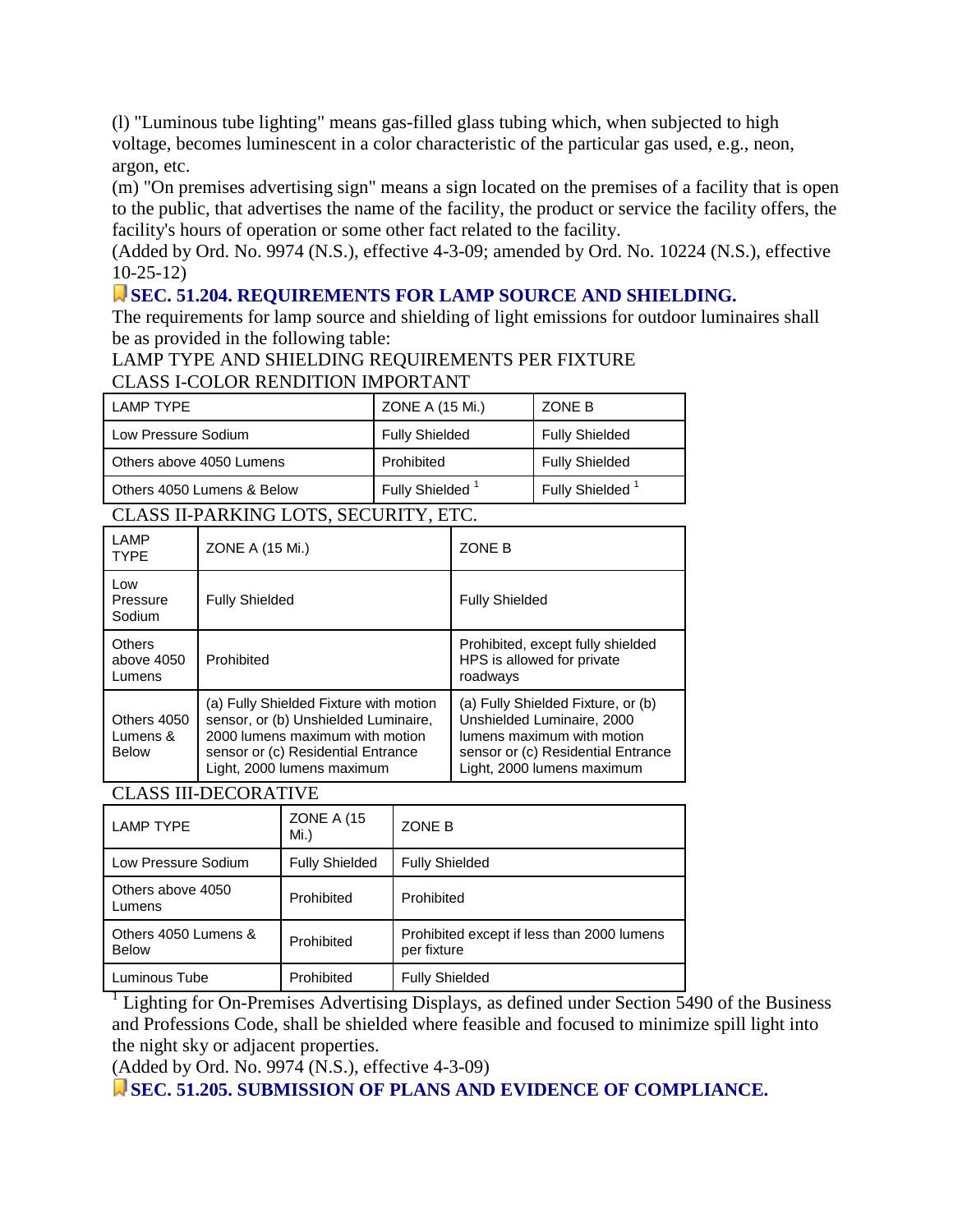(a) An applicant for any permit required by the County for work involving an outdoor luminaire, unless the work is exempt as provided in this chapter, shall submit evidence with the permit application that the proposed work will comply with this chapter. The submission shall contain the following:

(1) A map or other drawing showing the location of the property where any outdoor luminaire will be installed.

(2) Plans indicating the location on the property where each type of outdoor luminaire will be installed, indicating the type of fixture.

(3) The specifications for each outdoor luminaire to be installed including but not limited to manufacturer's catalog cuts, photometric study and drawings.

(b) In order to be considered complete, the plans and descriptions shall enable the plans examiner to readily determine whether the work will comply with the requirements of this chapter. If the plans examiner cannot determine from the applicant's submission whether the proposed work complies with this chapter, the examiner may reject the application or allow the applicant to submit additional information.

(Added by Ord. No. 9974 (N.S.), effective 4-3-09)

#### **SEC. 51.206. HOURS OF OPERATION.**

(a) All Class I lighting shall be off between 11:00 p.m. and sunrise, except as follows:

(1) An "on premises" advertising sign may be illuminated while a facility is open to the public.

(2) A billboard may remain lighted until midnight.

(3) Outdoor illumination of a sales area, commercial area, assembly area, repair area or industrial area is allowed when the area is in use and the use is not prohibited by any permit issued by the County or by any law or regulation.

(4) Lighting at an outdoor recreational facility may remain on to allow an organized recreational event in progress to be completed, provided the event and the facility are not violating the terms of any permit issued by the County or any law or regulation.

(5) The lighting is exempt from this section as provided in section [51.207](http://www.amlegal.com/nxt/gateway.dll?f=jumplink$jumplink_x=Advanced$jumplink_vpc=first$jumplink_xsl=querylink.xsl$jumplink_sel=title;path;content-type;home-title;item-bookmark$jumplink_d=california(sandregs)$jumplink_q=%5bfield%20folio-destination-name:) or a temporary exemption has been granted under section [51.209.](http://www.amlegal.com/nxt/gateway.dll?f=jumplink$jumplink_x=Advanced$jumplink_vpc=first$jumplink_xsl=querylink.xsl$jumplink_sel=title;path;content-type;home-title;item-bookmark$jumplink_d=california(sandregs)$jumplink_q=%5bfield%20folio-destination-name:)

(b) Operation of a searchlight for advertising purposes is prohibited between 11:00 p.m. and sunrise.

(c) Class III lighting shall be off between 11:00 p.m. and sunrise.

(Added by Ord. No. 9974 (N.S.), effective 4-3-09)

## **SEC. 51.207. EXEMPTIONS.**

An outdoor luminaire in any of the following categories is exempt from the requirements of this chapter, except the requirements in section [51.202\(](http://www.amlegal.com/nxt/gateway.dll?f=jumplink$jumplink_x=Advanced$jumplink_vpc=first$jumplink_xsl=querylink.xsl$jumplink_sel=title;path;content-type;home-title;item-bookmark$jumplink_d=california(sandregs)$jumplink_q=%5bfield%20folio-destination-name:)b):

(a) The outdoor luminaire was legally installed prior to January 18, 1985 except that:

(1) When an existing luminaire becomes inoperable any replacement of the luminaire shall comply with this chapter.

(2) The exemption shall no longer apply when the property undergoes a change in use.

(b) An outdoor luminaire producing light directly by the combustion of a fossil fuel such as a kerosene lantern or gas lamp.

(c) An outdoor luminaire on, in or in connection with any facility or property owned or operated by the government of the United States of America or the State of California.

(d) A luminaire used for a holiday decoration, provided it is used for no more than 60 days in a

12 month period and is off between the hours of 11:00 p.m. and sunrise.